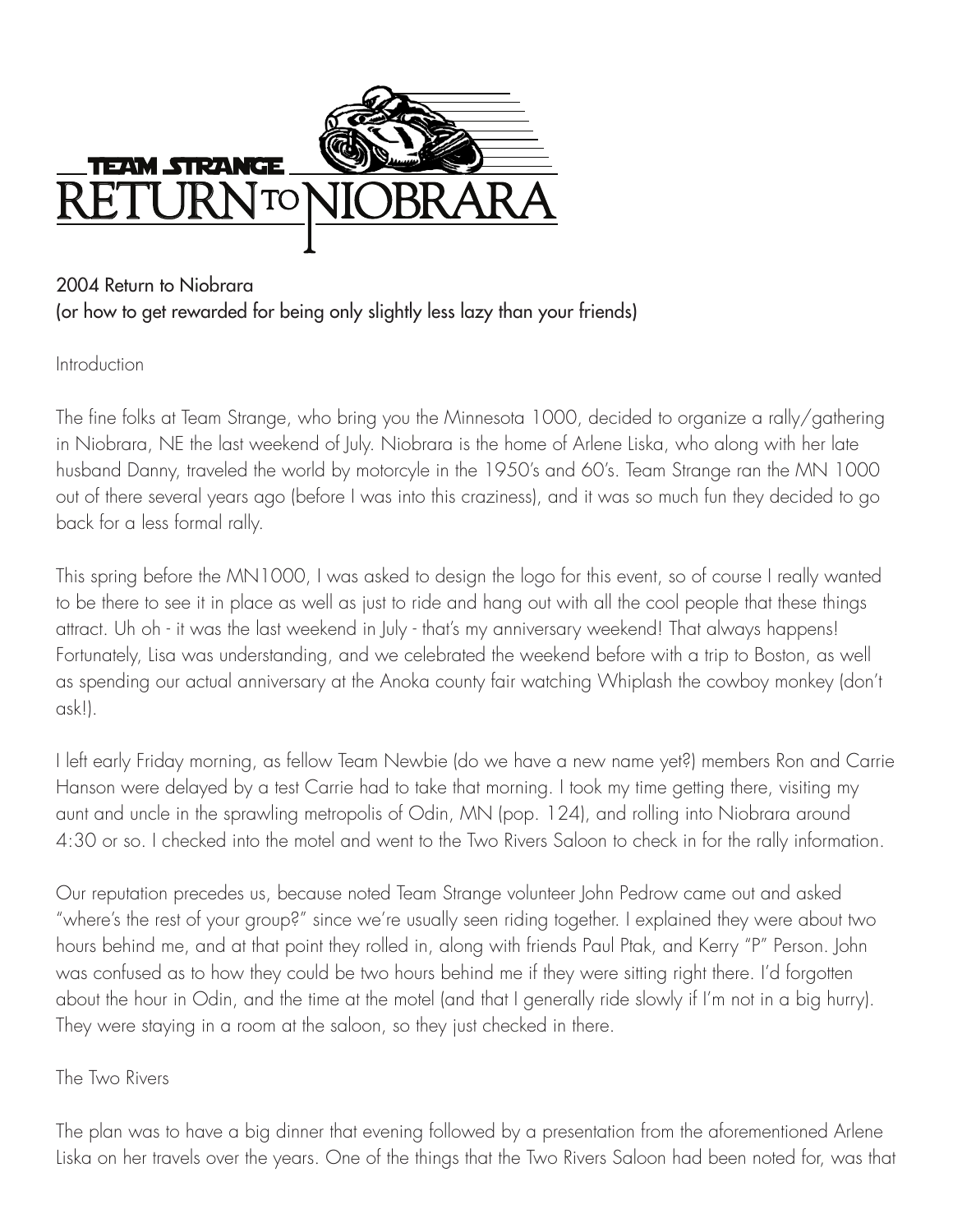they had Fat Tire beer on tap, and it was as good as advertised. Dinner was excellent - the TS crew really knows how to find good food, and Arlene's presentation was really cool, and she had a lot of her artifacts, and two motorcycles on display. I can't imagine riding through the situations they did, and living to tell about it!

We then went back to the bar. One of the events for the weekend was the poker run. Unlike real poker runs, this one just involved getting stamps or receipts from local businesses whenever you purchased something. Get five stamps, and you could turn in your card to draw tickets. The highest total wins, and you could fill as many cards as you wanted. We quickly learned that you could get a stamp for every single beer you purchased at the bar, so it only gave us more incentive to drink more, as well as to buy rounds (hey, let me buy you a beer! - and steal your stamp!). We put down an amount of beer that would make the whole state of Wisconsin jealous (I filled out two poker cards that night alone). Everyone was telling all kinds of great stories of other rides, and other experiences, and just having a good time. I don't think the bar was prepared though, because we drank them out of Fat Tire by about 11:00. Ron mentioned that we should get up and do the observation ride the next morning at six, so we could be back for the softball game at noon (another big event that was planned). He wanted to be in bed by midnight.

Now if you know us, there are a lot of parties held between the Hanson house and the Berg house (we live next door to each other). Also if you know us, you know that I'm nearly always one of the last people still up and drinking at these parties - often until 3-4 am if there's still people around. Around 11:30, Ron disappeared, and I assumed he went to bed, which would make sense. P, Paul and Carrie were still sitting in the bar at the time, and around midnight, I decided to wander back to the motel, since it was going to be an early morning, so I said I'd see them at six for the check in for the ride. P then called me a girlie-man for going to bed early! Ouch - there's an ego shot! - but I was tired and wanted to make it over in the morning.

I'm not much of a morning person…

I packed up my stuff for the next day, took a shower, and went to bed around 12:30. I woke up at about 5:20, clutching my alarm clock just about ready to throw it through a window. Now we're talking about a person who can't even get up on time to make it to work by 8, and here I am up before sunrise. This ride better be fun! I rode over to the Saloon around six (with John Pedrow following me in a truck to get there to check people in). There were only 3-4 people there at the time, including Team Strange founder Eddie James (who like Mr. Burns to Homer never remembers my name), who was checking people in with Pedrow, Steffan Fay, who I figured would be going for a long ride, and two other guys.

They asked again "where's the rest of your group?" I said "they'll be out in a minute."

Twenty minutes later, no sign of them, and I didn't see a light in their room. Hmm. I went and lightly knocked on the door for a few minutes. No sign of life there. That's unlike them. Finally Paul came to the door. I said "You guys aren't riding this morning?" Paul said that they had closed down the bar the night before and that everyone was too hungover to ride. This was a definite first, me not being the one to close the party down, and actually being the one who wanted to get up early to ride!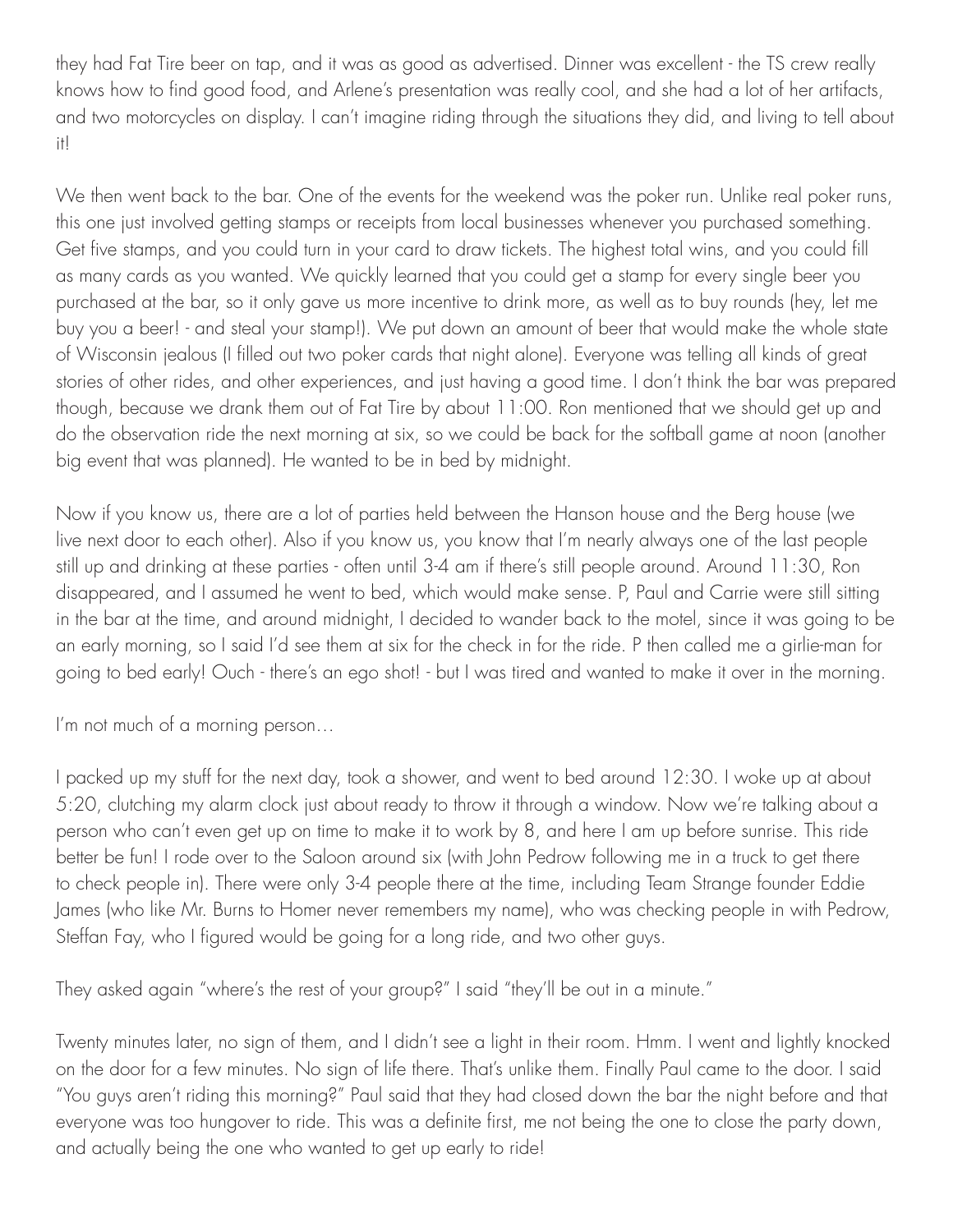He went back to bed, and I had to make a decision. I could either go back to bed (tempting) or go for a ride. I decided to ride, since I was up already. I chose to do the 14 hour ride (not really intending on riding for 14 hours, or anything close to it). I was in expert class for this ride, since I had my extra fuel tank attached, so I sat down on the curb to look at my route sheets. Hmm, being at the softball game from 12-2 was a HUGE bonus. That means I have to find somewhere to go between 7 and 12 so I could be back.

Ride - part one.

I really wanted to pick up the two bonuses in Lincoln, NE, mainly because one of them was the Kawasaki Factory where my bike was built. I thought it'd be cool to have a picture of the bike in front of its birthplace. Unfortunately, that was too far to go and get back in time for the game. I picked two places to go - Bow Valley, which was about 30 miles away, and Monterey, which was about 75 miles away. No problem there, or so I thought… On my way to Bow Valley, I had a first as a rider - I hit a bird. The thing smacked the top of my helmet at about 70 mph - ouch - that was like ringing a bell. No sign of the poor bird - it must have just exploded on impact. Not too much of a mess either. I got to Bow Valley and filled in the info at the church (a bunch of Latin stuff), and it was on to Monterey.

Monterey wasn't on my GPS (which is never a good sign) but it was on my map, so I routed to the nearest large town, West Point and followed the map from there. I reached the road…NUTS - it's gravel. I hate riding on gravel (see the 2003 Buffalo Run ride report for more info on this) Since I went that far, I may as well ride down to the bonus, about a mile away. It was another church, (the name was the bonus - St. Bonifacius). The road wasn't that bad, and I made it out unscathed. I had lots of time to make it back to Niobrara at this point - at least an hour to spare, so I wasn't riding too fast, just enjoying the back roads.

Around 10 am, I came to Norfolk, which is a larger town. I didn't think anything of it until I saw a sign "Sonic - 2 miles." Sonic if you don't know, is a drive in restaurant that we don't have here in MN. It's REALLY good, and their breakfast is just awesome! I HAD to stop. It was busy, but I walked up to the box to order. "What can I bring and eat on the bike?" I thought. Pancake on a stick! This is a breakfast sausage prepared like a corn dog, only the batter is pancake batter. I ordered two and waited…and waited…and waited… It took 20 minutes to get my food - which took a big chunk out of my time cushion. I hopped back on the bike and left for Niobrara, enjoying my Sonic food, and thinking how jealous they'll be that I got to eat there while they slept in…I made it back with about 20 minutes to spare, and signed in at the game. By this time it was about 95 degrees out, and miserable.

Play Ball!

A big part of the advance publicity for the rally involved a softball game. It seemed Eddie had decided to challenge the locals to a game, with all kinds of trash talking etc. There were signs all over town "Strange Sofball Game - Noon Saturday." They weren't kidding.

The local team ranged in age from about 14 to 80, and we played on a little league field with a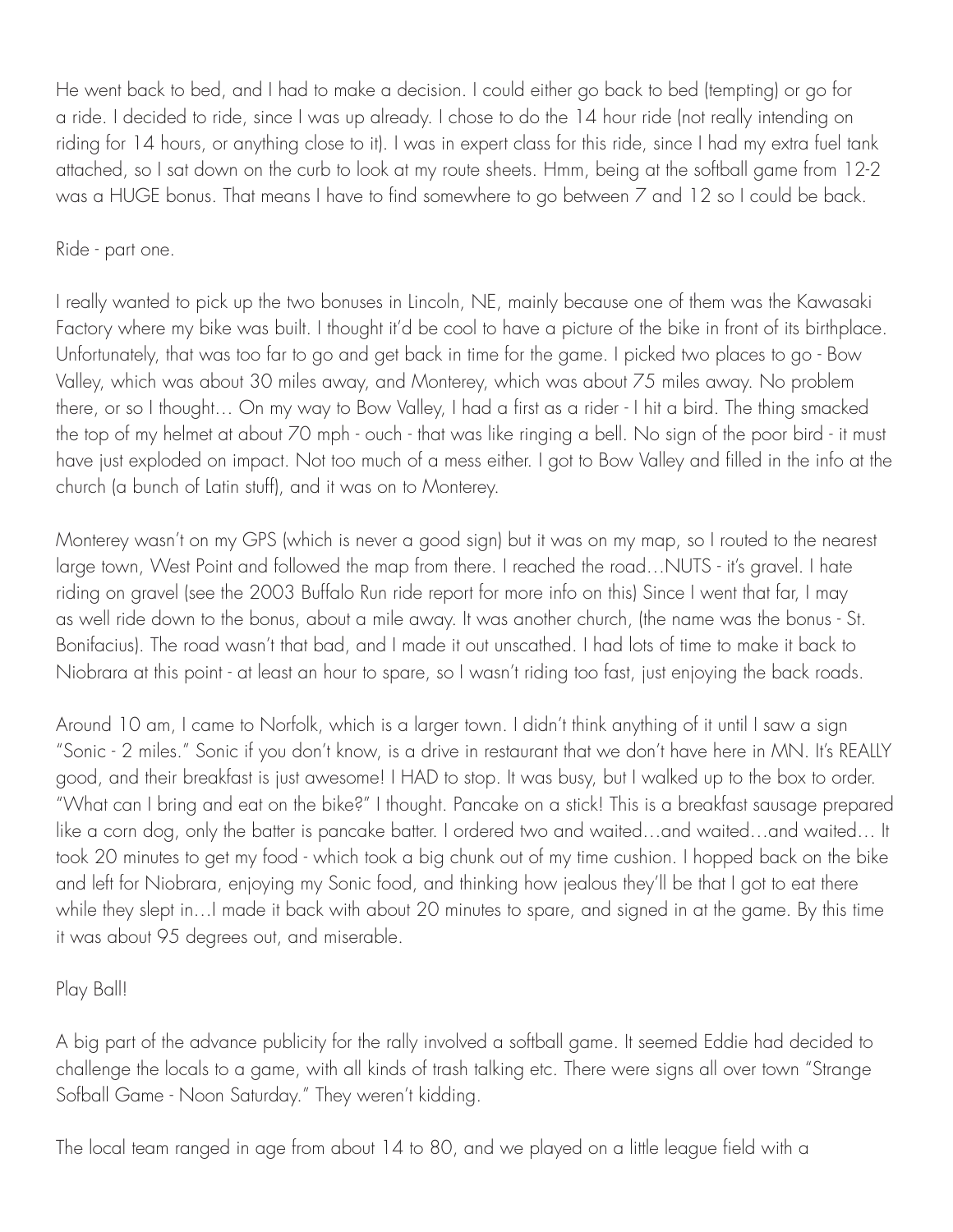snowfence in the outfield. I started in left field, and the first two hits went over the fence above me. Uh oh. They later changed to rule to allow only two balls per team to go over, after that it was an out, since they couldn't move the fences. The sun was directly overhead, and people were dropping balls all over. I missed two easy fly balls and on what would have been a cool diving catch, the ball squirted out of my glove. Oh well, nobody else was an all star either. I did get a hit, and thankfully Eddie substituted John Coons (the man at the Catsup Bottle) for me so I could go sit in the shade and swill Gatorade with Ron and Carrie, who had shown up. The game was a blast though, featuring water fights with local kids, pitchers throwing water balloons and grapefruit, Arlene Liska as the umpire, and Victor Wanchena taking a pitch to the head with his motorcycle helmet on. Lots of fun, and some locals cooked us some burgers and brats as a fundraiser for a band trip - excellent! Team Strange lost 16-8 but somehow won the second game (I heard there was some cheating…), which we weren't around for. That, and somehow, the local kids mistook me for Tim Conway (should I be insulted?), who had been engaged in a water fight with them, and decided to make me their target!

## Off again…

It was 94 in the shade when we were eating, and a lot of people decided not to ride much more, if any. Ron said that P left that morning but they didn't know where he was going, but it wasn't far and that they though Paul was going for a seriously long ride. I didn't envy them at all in that heat. It was miserable. Ron said they were going for a short ride with Bob "498" Johnson. I signed out a little after 2:00 and decided to pick up two more bonuses on about an 80 mile loop. It must have been over 100 degrees, and it was the only time I've ever ridden any distance without long sleeves or a jacket - just my riding pants, boots and helmet.

I stopped at the second one (a receipt from the town of O'neill) for a Diet Coke, and the locals thought I was nuts (must be the MN plates). A number of them mentioned that I was a bit far from home… The ride down to O'neill was nice, but I took an awful road back. It was some flat, 2-lane county road through a field in 100 degree heat - ugh. Who then should I see coming the other way, but Shannon "Lunatic" Bruns with his wife and daughter in the famous Metallic Waste sidecar rig! He was heading to O'neill and we both later commented that we shouldn't have taken that awful road.

I was done riding for the day, and I stopped to take a shower and then check in around 5:30, 11 hours or so after my start time. I'd done 384 miles, which isn't much in a bonus points rally, but this wasn't a normal rally either.

## S-A-T-U-R-D-A-Y night!

I finished up with the check in, and grabbed a beer, and soon after, Ron and Carrie showed up after a ride with Bob "498" Johnson through the countryside. P showed up around the same time, and we sat down to a big dinner of prime rib. It's amazing how good the food is at some of these small town bars.They were still out of Fat Tire, so we had to settle for whatever was left, while the local ten year olds played Playboy concentration at the bar. Hey - it builds memory skills!